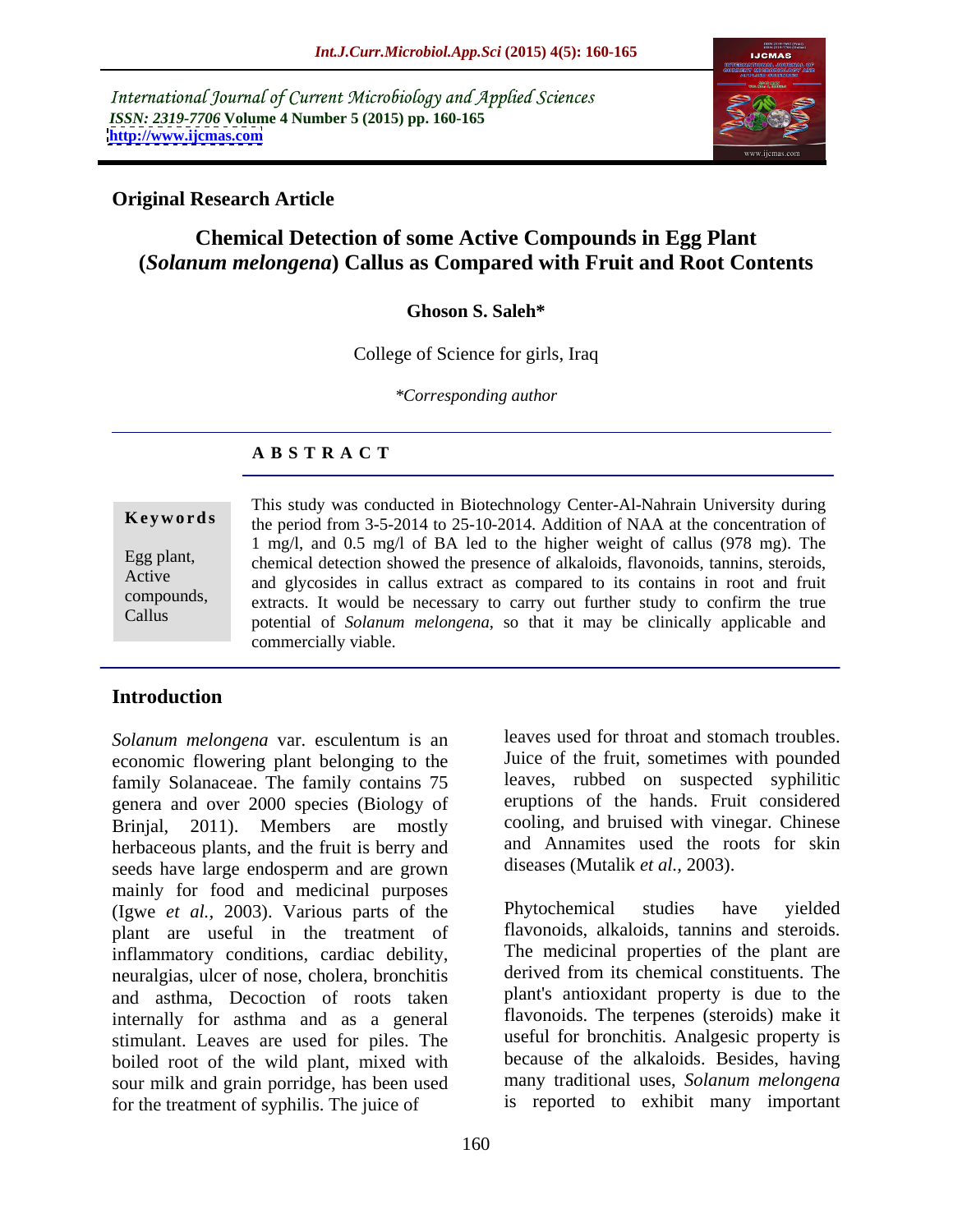pharmacological actions. Fruits contain diabetes, otitis, toothaches, cholera, arginine, aspartic acid, histidine, 5-HT, delphinidine  $-3$  bioside (nasunin), oxalic acid, solasodine, ascorbic acid, tryptophan, etc. Leaves contain chlorogenic, **Materials and Methods** hydrocaffeic and protocatechuric acids (Rai and Pandey, 1997). Some of the alkaloids present are tropane, pyrrolidine, Center laboratories /Al-Nahrain University quinazolizidine, steroid alkaloids and during the period from 10-3-2014 to 15-10 glycoalkaloids (Evans, 2002). Two steroidal saponins - melongoside L and melongoside M, and three new saponins melongoside N, Leaf and root sterilization O and P, have been isolated from seeds (Kintia *et al.*, 1985). Catechol oxidase has Solanum leaves were collected from private been isolated and characterised from fields in Baghdad city. The initial plant *Solanum melongena* (Sharma and Rashid,

solanoflavone is present in the leaves and fruits of *Solanum melongena* (Shen *et al.,*<br>2005) The medicinal properties of the plant **Callus induction** 2005). The medicinal properties of the plant are derived from its chemical constituents. The plant's antioxidant property is due to the flavonoids. The terpenes (steroids) make it useful for bronchitis. Analgesic property is because of the alkaloids (Shrivastava *et al.,* 2012; Srivastava and Sanja, 2011). Roots considered antiasthmatic and stimulant. Leaves considered anodyne. Fruit 121 °C for 20 min. The basal medium considered cooling, digestive, phlegmatic.

Decoction of roots, dried stalk, and leaves is used for washing sores, exudative surfaces and used as astringent for hemorrhage from the bladder and other hemorrhagic fluxes (Mana *et al.,* 2004). *S. melongena is a* good source of calcium, phosphorus, iron, carbohydrates and fiber (Salerno *et al.,* 2014). The juice of leaves used for throat and stomach troubles. The peduncle is piles and toothache. Seeds used as stimulant but may cause dyspepsia and constipation (Kwon *et al.,* 2008). Juice of various plant parts and pulp of fruits of *S. melongena* and its wild allies used for various ailments: days at room temperature, then the extracts

diabetes, otitis, toothaches, cholera, bronchitis, asthma, dysuria, among many others (Kwon *et al.,* 2007).

# **Materials and Methods**

This study was conducted in Biotechnology 2014.

# **Leaf and root sterilization**

1980).<br>
1980). Washed in running tap water and surface<br>
1980).<br>
2011 Sterilized using sodium hypochlorite (1%)<br>
1980).<br>
2013 Sterilized using sodium hypochlorite (1%) fields in Baghdad city. The initial plant material (leaves, roots and friuts) were washed in running tap water and surface sterilized using sodium hypochlorite (1%) for 15 min, and then rinsed three times in sterile distilled water.

# **Callus induction**

Surface sterilized leaves were cut aseptically at the ends, and then placed on MS medium (Murashige and Skoog, 1962), in the Petri dishes (100 x 15 mm). The medium was adjusted to pH 5.8 before solidified by agar (0.8%), then sterilized by autoclaving at consisted of salts and vitamins. For callus induction and maintenance the basal medium was supplemented with Benzyl adenine (BA) 0.5 mg/l and Naphthalene Acetic Acid (NAA) 1 mg/l. Cultures were incubated in growth chamber at  $23-27$   $\circ$ C under slandered cool white fluorescent tube at 16 hour photoperiod (Zenk *et al.,* 1977).

## **Preparation of extracts**

incinerated, used in intestinal hemorrhages, The plant callus and leaves were dried in an oven at 40  $\circ$ C for 24 hour, and then powdered with mortar and pestle. The ethanol extract were prepared by maceration of plant material with ethanol  $(1:5 \text{ v/v})$  for 3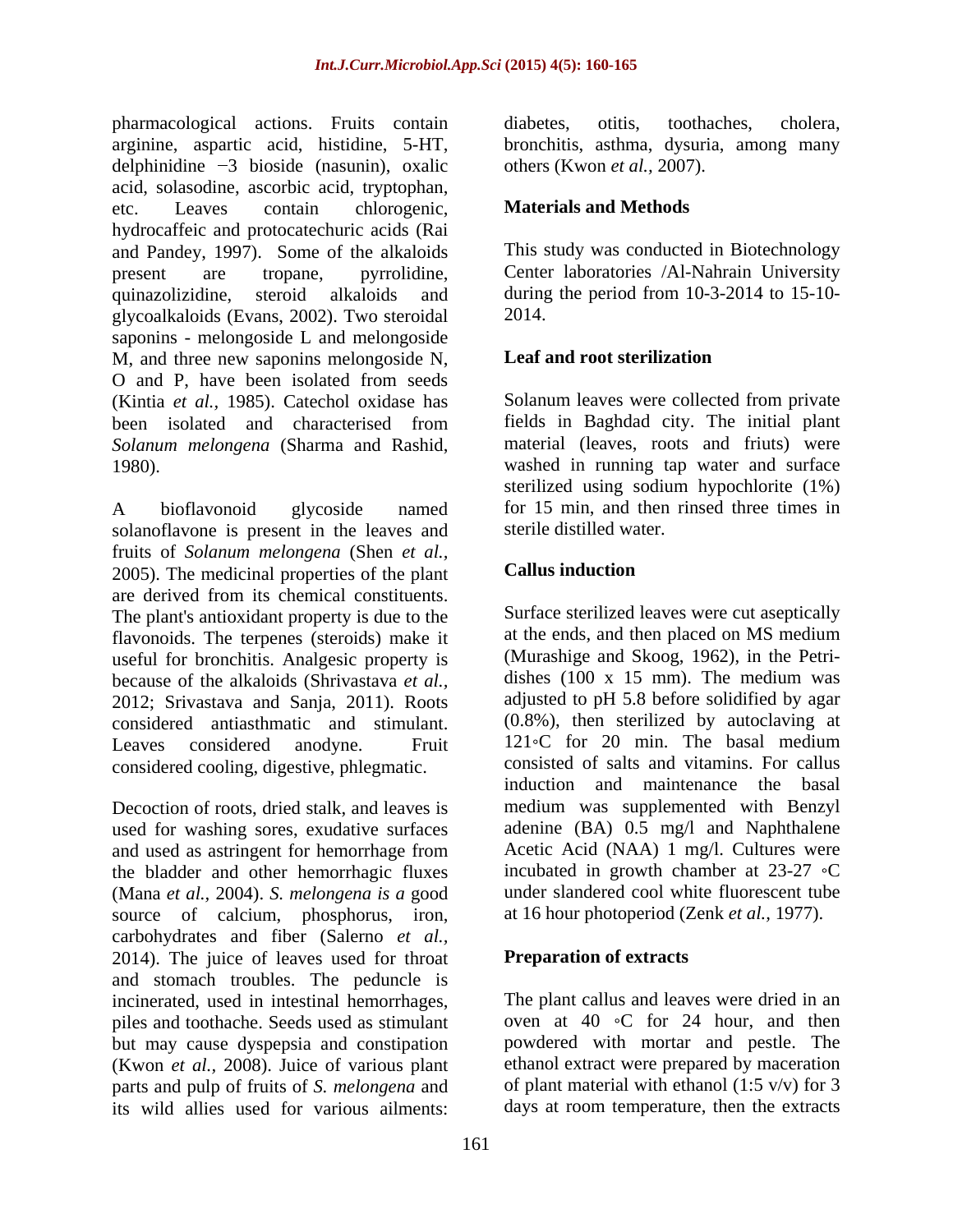vaccume pressure at 50  $\circ$ C to yield a dense residue. The samples then transferred to glass vials and stored overnight before use (Akueshi *et al.,* 2002).

The extract of *B. variegata*var. esculentum minutes, then filtered and the filtrate was the plant was added to 1-3 drops of 3% solution. The development of greenish-blue precipitate is an indicator for the presence of tannins (Harborne, 1984).

## **Detection of terpenes and steroids**

One milliliter of ethanol extract was participated in a few drops of chloroform, then 1 drop of acetate anhydride and 1 drop of concentrated sulfuric acid were added, mg/l, and 0.5 mg/l of BA led to obtain callus brown precipitate appeared which weight 576 mg at the combination of 1 mg/l representing the presence of terpene, and the and no BA added while it was 764 mg at the appearance of dark blue color after 4-5 minutes would ensure the present of steroids and BA respectively. The optimal weight of (Harborne, 1984).

Ethanol extract was partitioned with petroleum ether using Buckner funnel; the aqueous layer was mixed with the ammonia solution. The appearance of dark color is an Table 2, 3 & 4 indicated the presence of evidence for the presence of flavonoids some active compounds in the callus, leaf (Harborne, 1984). and fruit extracts of S. *melongena*.

The extract (10 gm) was boiled with 50 ml of distilled water and 4% of hydrochloric acid was added, then the solution was and alkaloids in the root as compared to the filtered and cooled. 0.5 ml of the supernatant fruit extract which contains alkaloids, was tested with Mayer solution, appearance flavonoids, tannins, steroids, and glycosides.

were filtered with fine mesh and dried under of white precipitate indicates the presence of alkaloids (Harborne, 1984).

## **Detection of saponins**

**Chemical detection of active compounds** The first method, aqueous extract of *B.* **Detection of tannins**  with distilled water in a test tube. The was boiled in a boiling water bath for 10 method, five milliliters of aqueous extract of treated with 5 drops of 1% lead acetate ferric chloride solution, a white precipitate Saponins were detected by two methods: *variegata* powder was shaken vigorously formation of foam standing for a time indicates a positive result. The second the plant was added to 1-3 drops of 3% was developed which indicates a positive result (Harborne, 1984).

## **Results and Discussion**

## **Callus induction and maintenance**

**Detection of flavonoids**  Literatures were indicated these results The results in table 1 showed that the addition of NAA at the concentration of 1 combination of 1 mg/l and 0.2 mg/l of NAA callus was 978 mg at the combination of 1 mg/l of NAA and 0.5 mg/l of BA. (Abdellatef and Khalallah, 2008).

### **Active compounds**

**Detection of alkaloids** Table 2 showed the presence of alkaloids, and fruit extracts of *S. melongena*. Table <sup>2</sup> showed the presence of alkaloids, terpens, steroids, glycosides, tannins, and flavonoids in callus extract, while it was found the presence of flavonoids, steroids,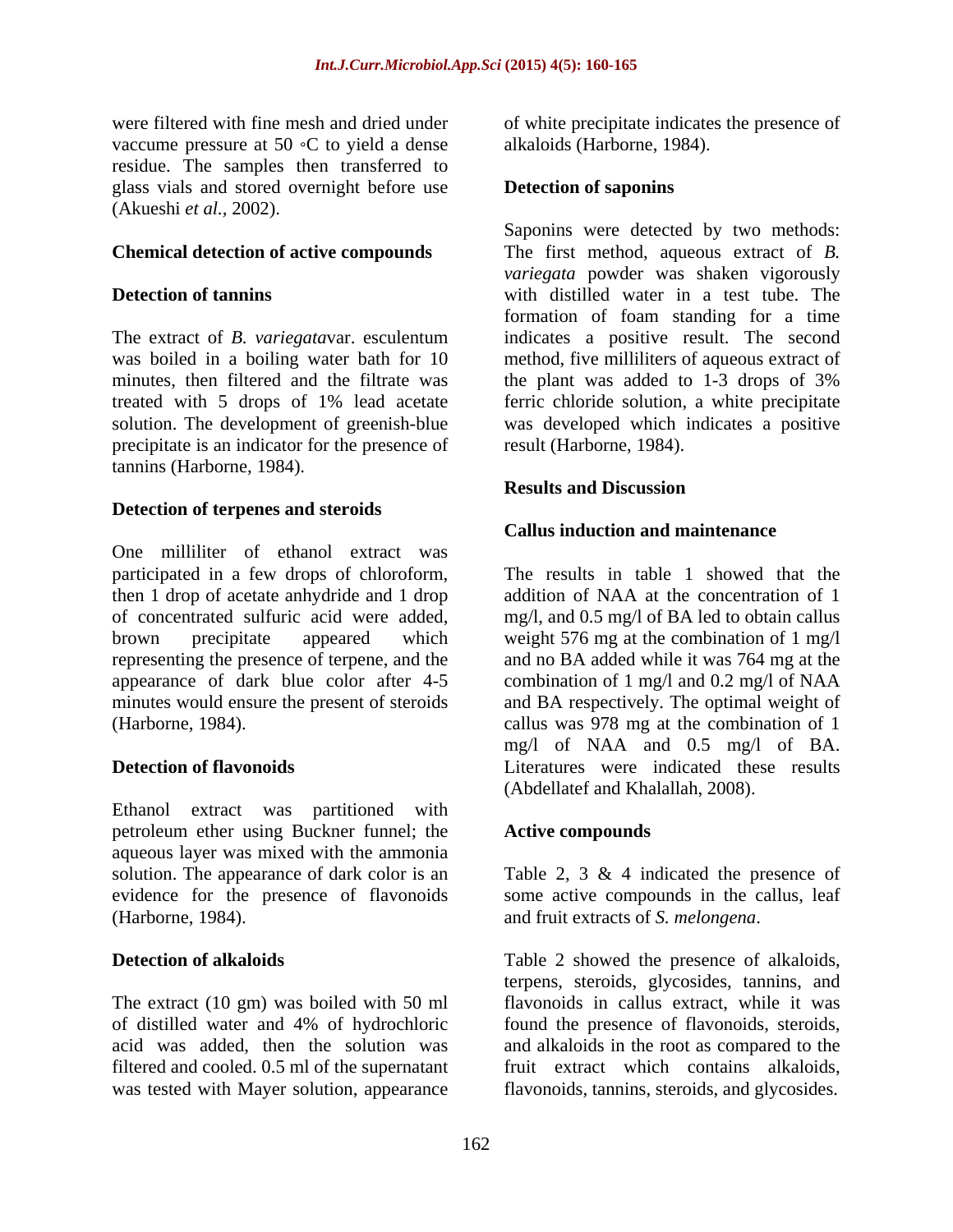The combination of NAA and BA resulted activity had high alpha-glucosidase in friable callus with high weight. Other researcher used 2,4-D to induce callus angiotensin. A study confirmed the presence growth and maintenance (Dodds and Robert, of polyphenols in various parts of the 1995). The chemical detection of *S*. **a** eggplant (Kwon *et al.*, 2008; Loredana *melongena* extracts showed that it was rich Salerno *et al.,* 2014). Study yielded five in flavonoids with antioxidant activities. A steroidal compounds; three steroidal study proposed a more physiologically relevant explanation in the phenolic-linked solasonine together with two steroidal antioxidant activity and alpha-glucosidase glycosides:  $\beta$ -sitosterol-3-O-  $\beta$ -D-glucoside inhibitory potential of eggplant which can and poriferasterol-3-O-  $\beta$ -D-glucoside. All reduce hyperglycemia-induced the Pharmacological studies reported the pathogenesis. The phenolic antioxidant enriched dietary strategy also has a potential compounds, so it would be necessary to to reduce hyperglycemia-induced carry out further study to confirm the true pathogenesis linked to cellular oxidation potential of *Solanum melongena*, so that it stress (21). Another study showed phenolicrich extracts from eggplant with moderate free radical scavenging-linked antioxidant

activity had high alpha-glucosidase activity and moderate high of polyphenols in various parts of the eggplant (Kwon *et al.,* 2008; Loredana steroidal compounds; three steroidal alkaloids: solasodine, solamargine and presence of some important active may be clinically applicable and commercially viable.

| Table.1 Percentage % of callus weight of<br>obtained from leaf explant by                |  |  |  |
|------------------------------------------------------------------------------------------|--|--|--|
| $\alpha$ $f$ NI A A<br>$10.5$ mg/l of B <sub><math>\Delta</math></sub><br>янн<br>ган анц |  |  |  |

|                   | $NAA$ (mg/ |                   |
|-------------------|------------|-------------------|
| $\mathbf{NAA/BA}$ | ~11-       |                   |
| $BA$ (mg/l)       |            |                   |
|                   | .          | ---               |
|                   |            | $H$ $\ell$ $\ell$ |
|                   |            | 0.70              |
|                   |            |                   |

**Table.2** Showed some active compounds in callus extract of *Solanum melongena*

| <b>Phytochemical compound</b> | <b>Ethanol extract of callus</b> |
|-------------------------------|----------------------------------|
| Flavonoids                    |                                  |
| Tannins                       |                                  |
| Glycosides                    |                                  |
| Steroids                      |                                  |
| Alkaloids                     |                                  |

**Table.3** Showed some active compounds in root extract of *Solanum melongena*

| Phytochemic.<br>compound | --<br>Ethanol extract of root |
|--------------------------|-------------------------------|
| Flavonoids               |                               |
| Steroids                 |                               |
| Alkaloids                |                               |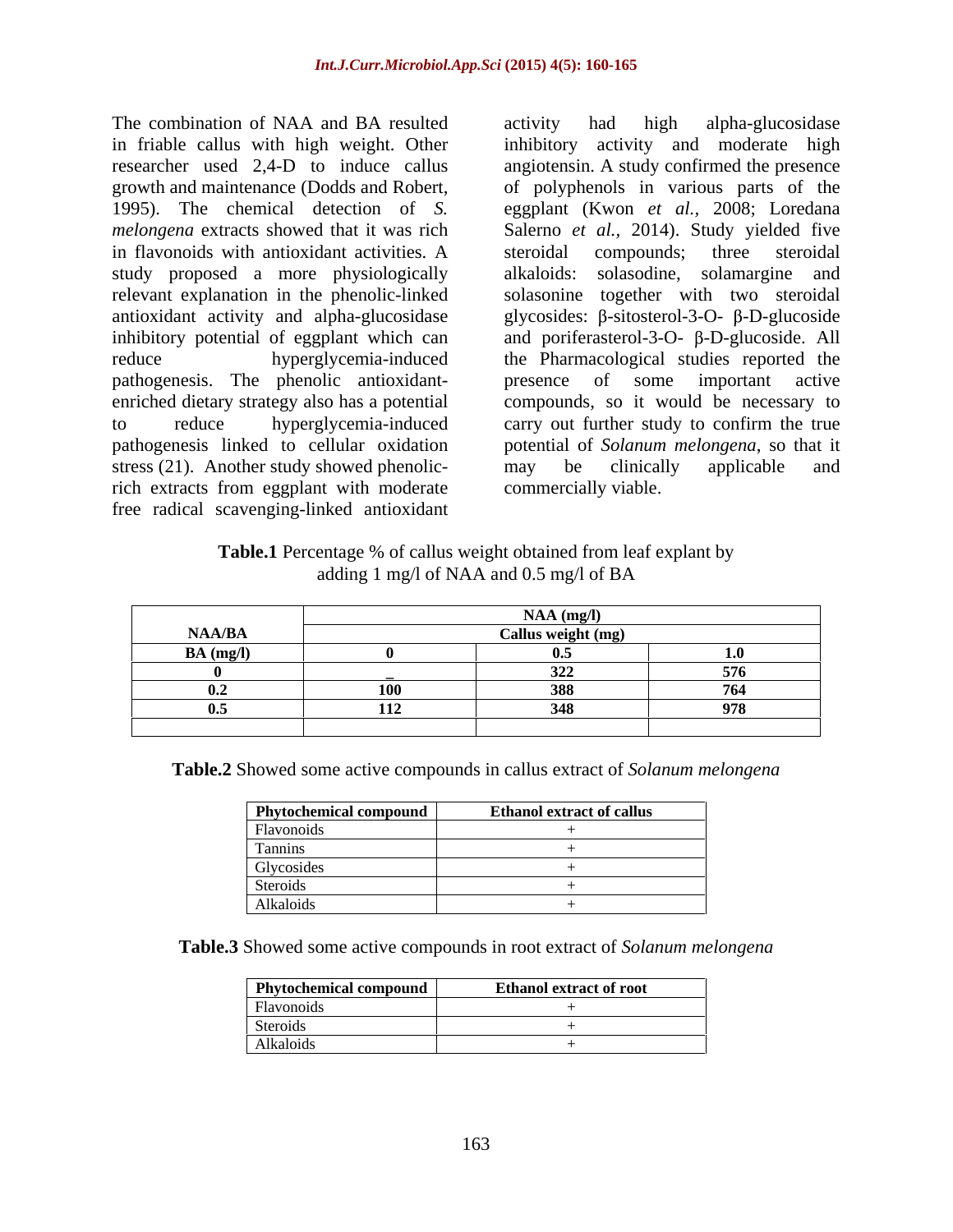| <b>Phytochemical compound</b> | <b>Ethanol extract of fruit</b> |
|-------------------------------|---------------------------------|
| Flavonoids                    |                                 |
| Tannins                       |                                 |
| Glycosides                    |                                 |
| Steroids                      |                                 |
| Alkaloids                     |                                 |

**Table.4** Showed some active compounds from fruit extract of *Solanum melongena*

- Influence of growth regulators on
- Akueshi, C.O., Kadiri, C.O., Akueshi, E.U., Agina, S.E., Gurukwem, B. 2002.
- Biology of Brinjal, 2011. Series of Crop
- Dodds, H.J., Robert, L.W. 1995. *Bioresour. Technol.,* 99(8): 2981 8. 4<sup>th</sup> edn. Cambridge University Press,
- Evans, W.C. A taxonomic approach to the derived drugs. Trease and Evans<br>Pharmacognosy,  $15<sup>th</sup>$  edn. WB
- Ferreira, L, Carvalho, J.C.T., Maistro, E.L. marrow cells. *Cytologia,* 68(2): 177
- References **References References References References References References References References References References References References References References References References Re** Abdellatef, E., Khalallah, M. 2008. Harborne, J.B. 1984. Phytochemical methods. A guide to modern technique of plant analysis. Chapman Hall, London.
	- callus induction from hypocotyls of Igwe, S.A., Akunyili, D.N., Ogbogu, C. medium staple cotton (*Gossypium hirsutum* L.). cultivar barac B- 67. *J.* (garden egg) on some visual Soil Nat., 2: 17–22. 2003. Effects of *Solanum melongena* Nigeria. *J. Ethnopharmacol.,* 86: 135–8.
	- Antomicrobial potential of *Hyptis*  Kintia, P.K., Shvets, S.A., Melongosides, *sauvedens* Piot (Lamiaceae). *Nigeria, J. Bot.,* 15: 37–41. Seeds of *Solanum melongena.* N.O. 1985. Steroidal saponins from seeds of *Solanum melongena*. *Phytochemistry*, 24: 1567–9.
	- Specific Documents. Department of Kwon, Y.I., Apostolidis, E., Shetty, K. 2007. Biotechnology Ministry of Science In vitro studies of eggplant (*Solanum*  and Technology and Ministry of *melongena*) phenolics as inhibitors Environment and Forests, Govt. of of key enzymes relevant for type 2 India, New Delhi. Pp. 4–14. diabetes and hypertension. diabetes and hypertension.
	- Experiments in plant tissue culture, Kwon, Y.I., Apostolidis, E., Shetty, K. 2008. 4 edn. Cambridge University Press, In vitro studies of eggplant (*Solanum*  U.K. *melongena*) phenolics as inhibitors study of medicinal plants and animal diabetes and hypertension. of key enzymes relevant for type 2 diabetes and hypertension. *Bioresour. Technol., 99(8): 2981-8.*
	- Pharmacognosy, 15<sup>th</sup> edn. WB Kwon, Y.I., Apostolidis, E., Shetty, K. In Saunders, Edinburgh. Pp. 33–5. The vitro studies of eggplant (*Solanum* and *Solanum* 2003. Standardized *solanum*  of key enzymes relevant for type 2 *melongena* extract presents protective effects against *Bioresour. Technol.*, 99(8): 2981–8. *melongena*) phenolics as inhibitors diabetes and hypertension.
	- chromosomal aberrations induced by Loredana Salerno, Maria N. Modica, Valeria doxorubicin in wistar rat bone Pittalà, Giuseppe Romeo, Maria A. 181. Valeria Sorrenti, Rosaria Acquaviva, Siracusa, Claudia Di Giacomo, Valeria Sorrenti, Rosaria Acquaviva, 2014. Antioxidant activity and